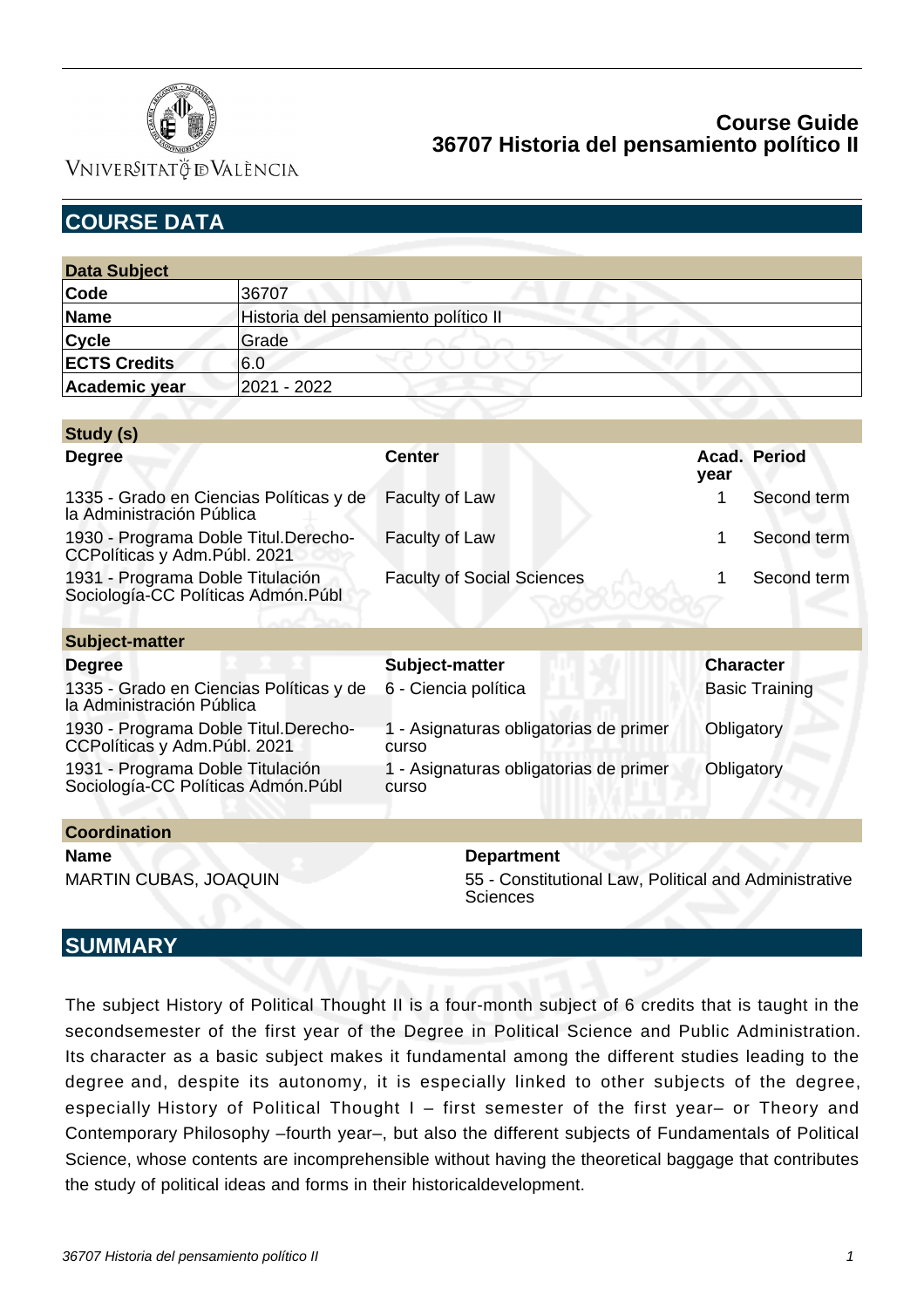

VNIVERSITATÖ IDVALÈNCIA

The subject History of Political Thought II aims to address the study of thought and the great political theories from modernity to the present. To this end, we will enter into the study of the great milestones that have marked the evolution of political ideas during that period: from the theoretical knowledge of the approaches of the first liberalism studied in the subject History of Political Thought I, in this subject we will introduce ourselves in the study of the first critics of liberalism –Rousseau–, in the ideas contributed by the American revolutions –Madison, Hamilton, Hay-- and French –Siéyes, revolutionary liberalism, the Jacobins– which are the starting point for the study of the main currents of thought in nineteenthcentury liberalism –Constant, Kant, Tocqueville, Bentham, Stuart Mill– and of counterrevolutionary reactions –Maistre, Donoso– or conservative –Burke–. The study of the democratization of liberalism will lead us, in turn, to the study of the emergence of elitist theories. We also address the ideological origins of the nationalist phenomenon in the nineteenth century – Herder, Fichte, Renan – and, in particular, the socialist and authoritarian alternatives to liberalism, all ideas thatespecially marked the history of the first half of the twentieth century.

From here, already located in the post-world war we will analyze the different currents of socialliberalconvergent thought and, on the other hand, the critical or alternative positions to it –neoliberalism, neoconservatism, critical theory, new left–. The crisis of the Welfare State, from the seventies, and the study of the different theoretical and practical answers that were raised allow us to place ourselves on the threshold of the XXI century before the phenomenon of globalization and the most relevant questions that are currently open to political theory such as, for example and among others, the crisis of the State, the quality of our democracies, the sustainability of our societies, gender equality or cultural conflicts in theworld.

# **PREVIOUS KNOWLEDGE**

#### **Relationship to other subjects of the same degree**

There are no specified enrollment restrictions with other subjects of the curriculum.

#### **Other requirements**

No enrolment restrictions have been specified with other subjects in the curriculum.

## **OUTCOMES**

#### **1335 - Grado en Ciencias Políticas y de la Administración Pública**

- Students must have acquired knowledge and understanding in a specific field of study, on the basis of general secondary education and at a level that includes mainly knowledge drawn from advanced textbooks, but also some cutting-edge knowledge in their field of study.
- Students must be able to apply their knowledge to their work or vocation in a professional manner and have acquired the competences required for the preparation and defence of arguments and for problem solving in their field of study.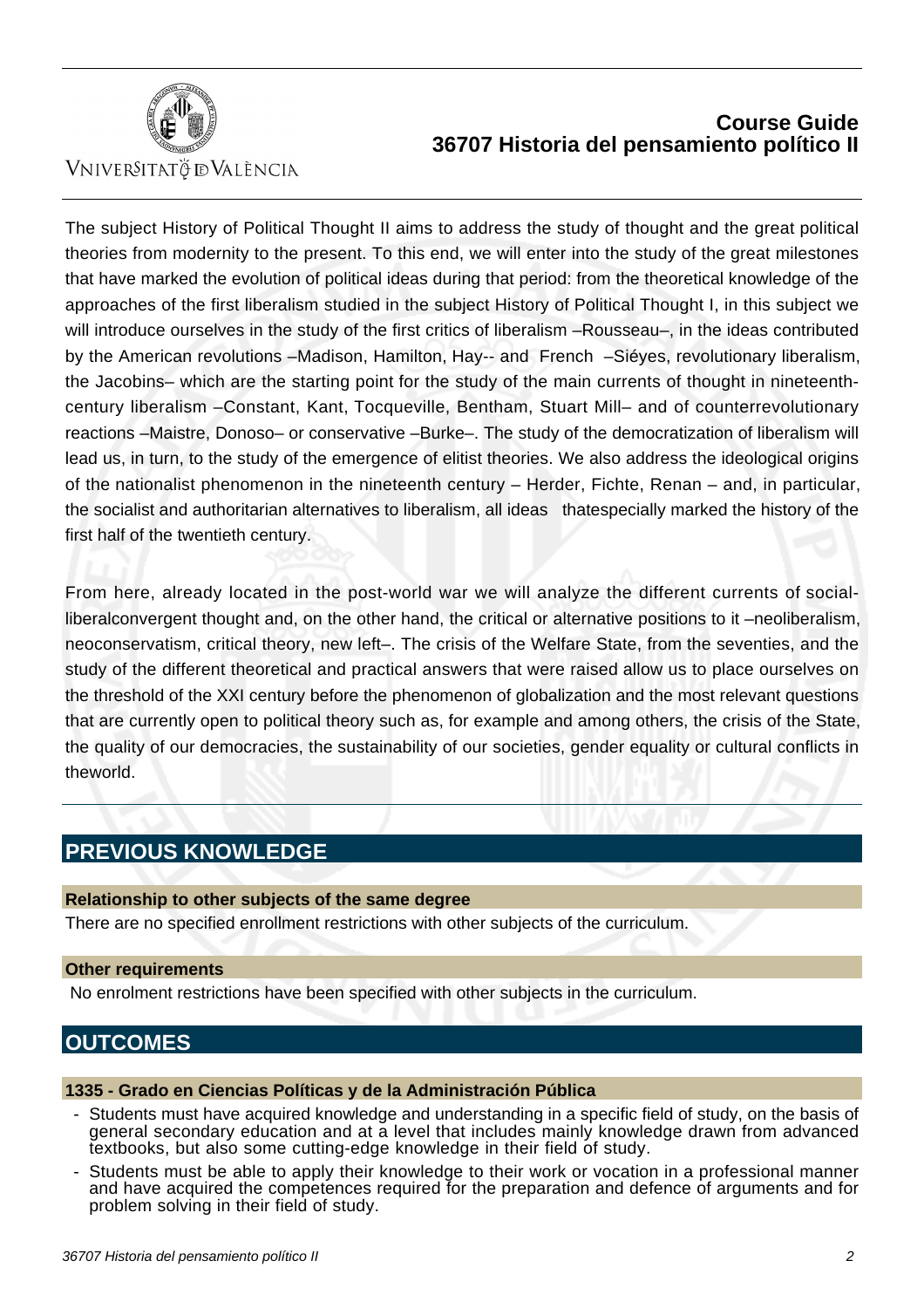

### VNIVERSITATÖ ID VALÈNCIA

- Students must have the ability to gather and interpret relevant data (usually in their field of study) to make judgements that take relevant social, scientific or ethical issues into consideration.
- Students must be able to communicate information, ideas, problems and solutions to both expert and lay audiences.
- Students must have developed the learning skills needed to undertake further study with a high degree of autonomy.
- Análisis de información para evaluar problemas políticos o de gestión pública y elaborar propuestas de mejora
- Pensamiento crítico.
- Trabajo en equipo.
- Aplicar críticamente las principales teorías y enfoques de la Ciencia Política y de la Administración Pública.
- Saber identificar, diseñar y transmitir mensajes e información política, especialmente discursos políticos y campañas políticas e institucionales a través de medios analógicos y digitales.
- Saber utilizar los métodos y técnicas de análisis cuantitativos y cualitativos, así como el método comparativo.
- Interpretar los marcos políticos y procesos históricos estableciendo análisis comparativos de cambio y de prospección futura.
- Saber distinguir los valores, ideologías, actitudes y pautas de comportamiento de los ciudadanos así como su evolución temporal.
- Conocer y saber analizar las características, causas y consecuencias de retos sociales contemporáneos: desigualdad de género, ciberseguridad y sostenibilidad del desarrollo.
- Aplicar críticamente las principales teorías y enfoques de género a las instituciones, actores y políticas públicas.
- 1. Know the main conceptions of Political Theory and its implementation in Political Science.
- 2. Know how to analyze the various aspects of political conceptions in relation to their respective society.

3. Know how to analyze the various aspects of political conceptions in relation to forms of political organization.

- 4. Know how to develop the critical spirit.
- 5. Know how to critically analyze political texts.

## **DESCRIPTION OF CONTENTS**

#### **1. LIBERALISM**

Liberalism and Rousseau's democratic alternative to liberalism.-- The political ideas of revolutionary liberalism.-- The Germanic theorization of the liberal state.-- Utilitarian liberalism.-- The radicalization and democratization of liberalism.-- Resistance to change: conservatism and reaction.- - The emergence of nationalism as an ideology.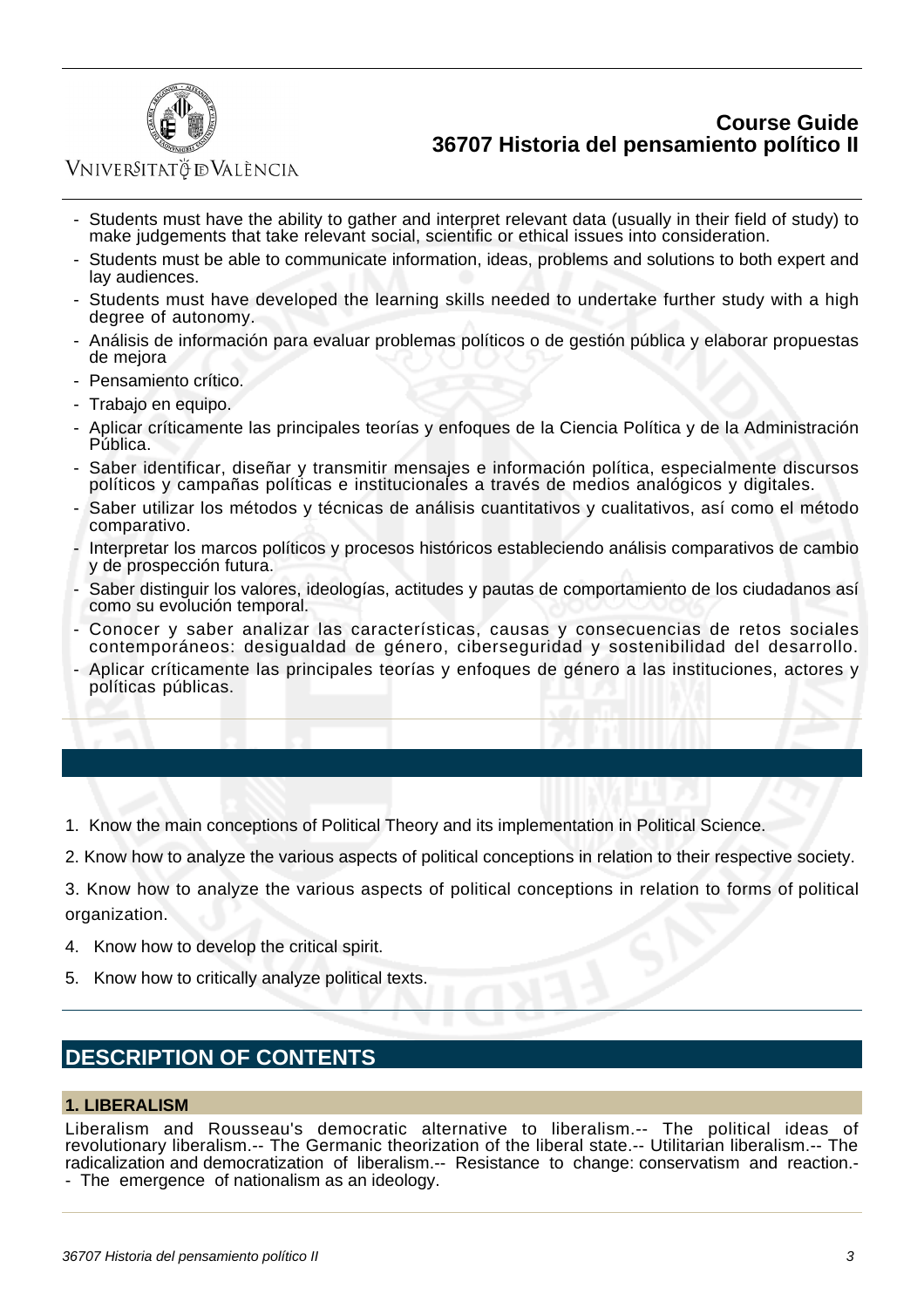

## **VNIVERSITATÖ IDVALÈNCIA**

#### **2. THE CRISIS OF LIBERALISM**

The elitist alternative to the crisis of liberalism.-- Revolution as overcoming the liberal state: the different currents of socialism (communism and social democracy) and anarchism.-- The anti--democratic challenge to the liberal state: nazism, fascism and communist totalitarianism.

#### **3. WELFARE LIBERALISM**

The social--liberal consensus and the thesis of the end of ideologies: the welfare state.-- The construction of an alternative thought: the new left and the new right.-- The emergence of new ideological approaches: pacifism, environmentalism a d feminism.-- Resistance to the disappearance of the

Welfare State: from John Rawls to the Third Way.

### **4. THE IDEOLOGICAL DEBATE TODAY**

Political ideologies on the threshold of the XXI century: from the thesis of the end of history to the problems of globalization.- Democratic theory and ideological debate: the state of the matter.

## **WORKLOAD**

| <b>ACTIVITY</b>                              | <b>Hours</b> | % To be attended |  |  |
|----------------------------------------------|--------------|------------------|--|--|
| Theoretical and practical classes            | 60,00        | 100              |  |  |
| Attendance at events and external activities | 3,00         |                  |  |  |
| Development of individual work               | 12,00        | 0                |  |  |
| Study and independent work                   | 15,00        | O                |  |  |
| Preparation of evaluation activities         | 20,00        | Ω                |  |  |
| <b>Preparing lectures</b>                    | 20,00        |                  |  |  |
| Preparation of practical classes and problem | 20,00        | $\Omega$         |  |  |
| TOTAL                                        | 150,00       |                  |  |  |

### **TEACHING METHODOLOGY**

The teaching methodology in the subject History of Political Thought II is based on the following five types ofactivities:

- Master classes;
- Classroom practices: text analysis, directed discussions, presentations and similar activities;
- Practical works outside the class: readings and analysis on "classic" works of political thought;
- Complementary activities: cineforum, conferences, round tables and other similar ones; and
- Study and autonomous work (unguided): previous preparation of the sessions of theory, reading of texts,collection and analysis of the information.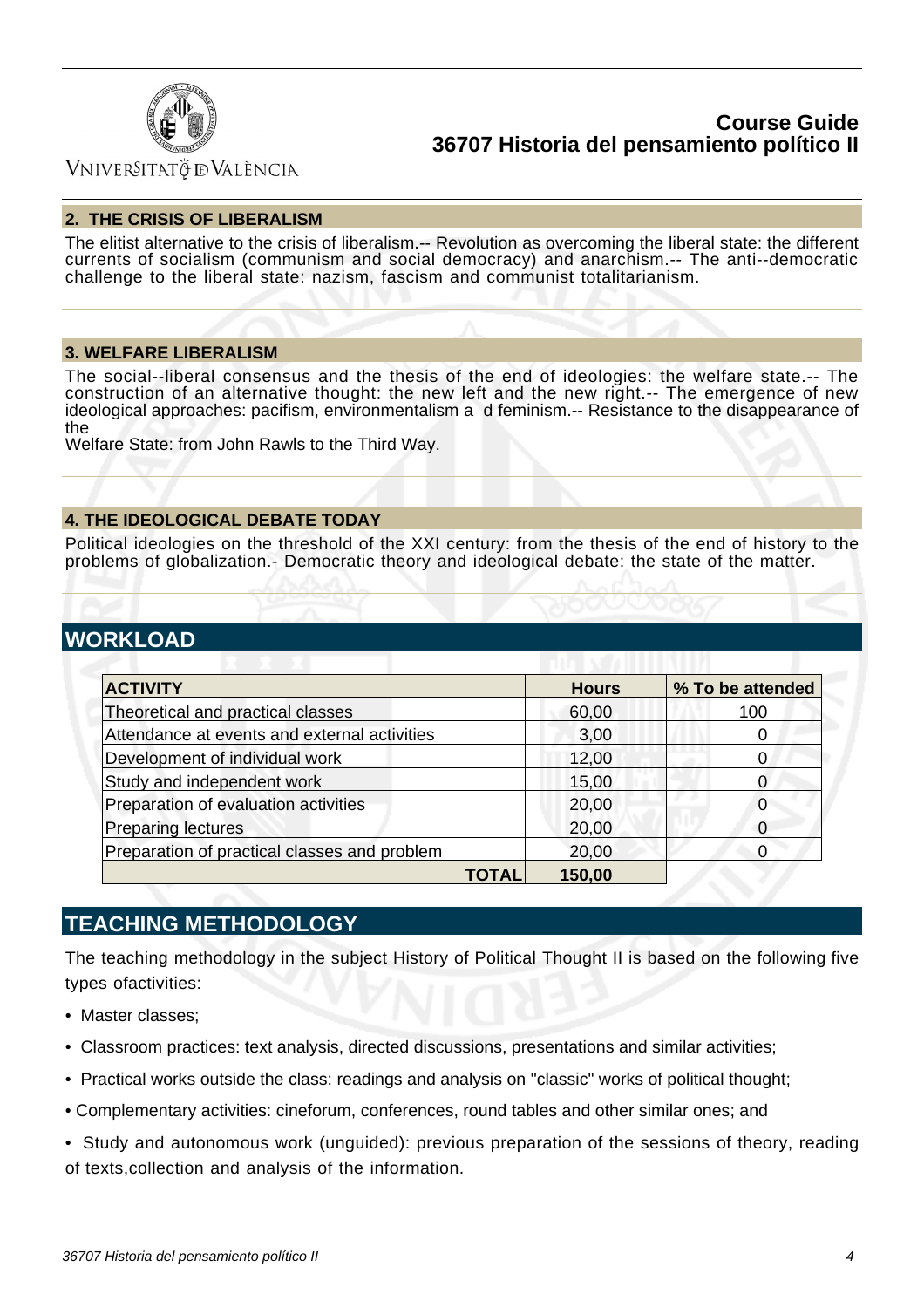

VNIVERSITATÖ ID VALÈNCIA

The theoretical-practical character of the History of Political Thought II course allows the questions of theprogram to be treated from this double and complementary perspective: the theoretical reflections provided by the teacher and the work of the key texts of political thought by the students.

In the theoretical classes, the transmission of knowledge will be carried out mainly through the masterclass. The teacher will try to transmit the essential contents of the subject approaching them to the realityby the means of the examples, use of selected texts and other materials.

At the same time, the active participation of the students will be demanded, which can be realized –inaddition to the daily dynamics of the class– in exhibitions or debates on certain topics, both in theoreticalclasses and in practical ones.

Students must do a previous study reading on the contents scheduled for each session; for this purposethey will use the recommended manuals and scientific articles; to the explanations of the teacher in the theoretical classes in the case of practical classes; and to the reading of the recommended original texts orother complementary works when indicated by the teacher of the subject.

The texts of the chosen authors and their analysis constitute a fundamental point of support in thedevelopment of the program. The practices, except for works that are carried out outside the classroom at the direction of the teacher, will be elaborated and debated in the course of the practical classes, having todeliver the work done at the end of each practical class.

The tutorials will be carried out individually or, when the circumstances require it, in a group in order tosolve doubts, attend problems in relation to the subject, direct the works demanded, among other reasonsthat require it.

A minimum of one complementary activity will be carried out outside the teaching hours. This or these mayconsist of the screening of films, conferences, workshops and seminars, as well as institutional visits thatwill be announced throughout the course. The complementary activities will be carried out preferably in the day or days and time slots assigned by the Faculty for this type of activities.

## **EVALUATION**

The evaluation of the subject is composed of two elements, both in the first and in the second calls:

a) Examination: at the end of the course there will be a final test on all the contents of the subject, whether they have been taught in the classroom or not, and the materials that are understood in the various sessions. This test will have a value of 60 percent of the overall grade. In order for the value of this part to be added to that of the continuous evaluation (of the practical sessions and work carried outduring the school year), the student must have obtained at least a 4 (out of 10).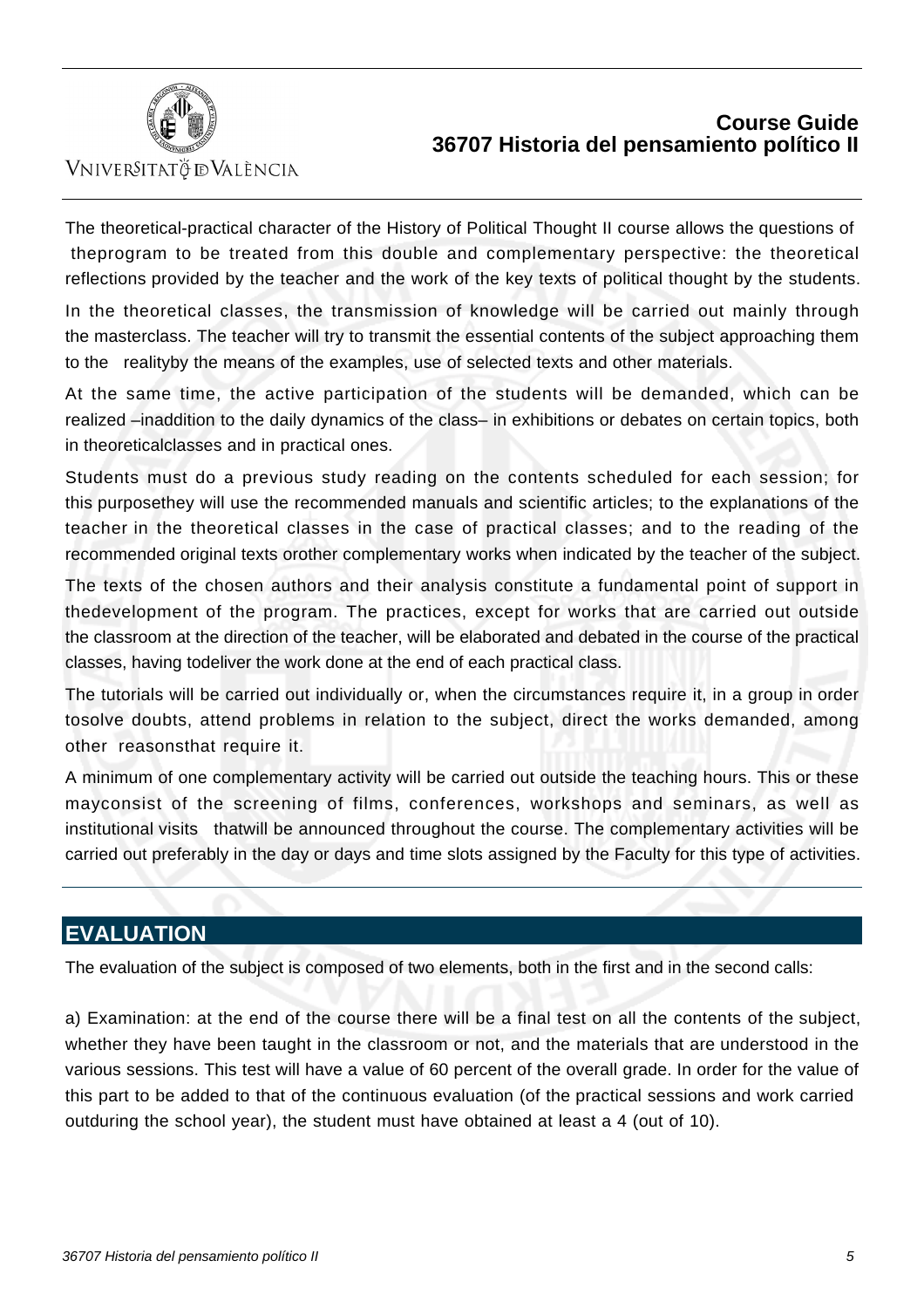

Vniver§itatğ dValència

b) Continuous Evaluation /Practices: Throughout the semester practical work and complementaryactivities of various kinds that must be delivered in the class on the day of its realization will be carried out (normally they will require that the student has previously worked the materials indicated by the teacher). The content of these practical works in class also constitute materials and contents of the course, so it can be susceptible to be part of the end-of-course test, regardless of whether the student has made all the deliveries well. Practices will be worth 40 percent of thefinal grade. The teacher will inform in a timely manner of which exercises will be evaluable.

The practices not carried out and the qualification obtained in those carried out, due to their nature ofcontinuous evaluation activities, will not be recoverable later nor for the second call.

# **REFERENCES**

#### **Basic**

-

- ANTÓN MELLÓN, J. (2006) Ideologías y movimientos políticos contemporáneos, Tecnos. - ARTETA, A.; GARCÍA, E. y MÁIZ, R. (eds.) (2008)Teoría política: poder, moral, democracia, Alianza.

- SABINE, G. (2005) Historia de la teoría política, Fondo de Cultura Económica.

#### **Additional**

- OAKESHOTT, M. (2012 y 2013) Lecciones de historia del pensamiento político, 2 vuelos., Unión.
- PRIETO, F. (1990) Historia de las ideas y de las formas políticas, varios tomos, Unión.
- TOUCHARD, J. (2006) Historia de las ideas políticas, Tecnos.
- Los recomendados adicionalmente en los anexos por los profesores responsables de cada grupo.

# **ADDENDUM COVID-19**

**This addendum will only be activated if the health situation requires so and with the prior agreement of the Governing Council**

### **HYBRID TEACHING**

If the academic authority determines it, this subject will be adapted to the hybrid teaching model established by the Faculty of Law, through which theoretical-practical face-to-face classes will be taught in discontinuous weeks for the student. To this end, will proceed by the Secretariat of the Faculty to the division of the group in as many subgroups as necessary, imparting in the classroom, in the schedule established for the subject, to one of the subgroups in each week in accordance with the calendar established by the Faculty, foreseeing for the others, with priority, followup of the class through synchronized videoconferencing.